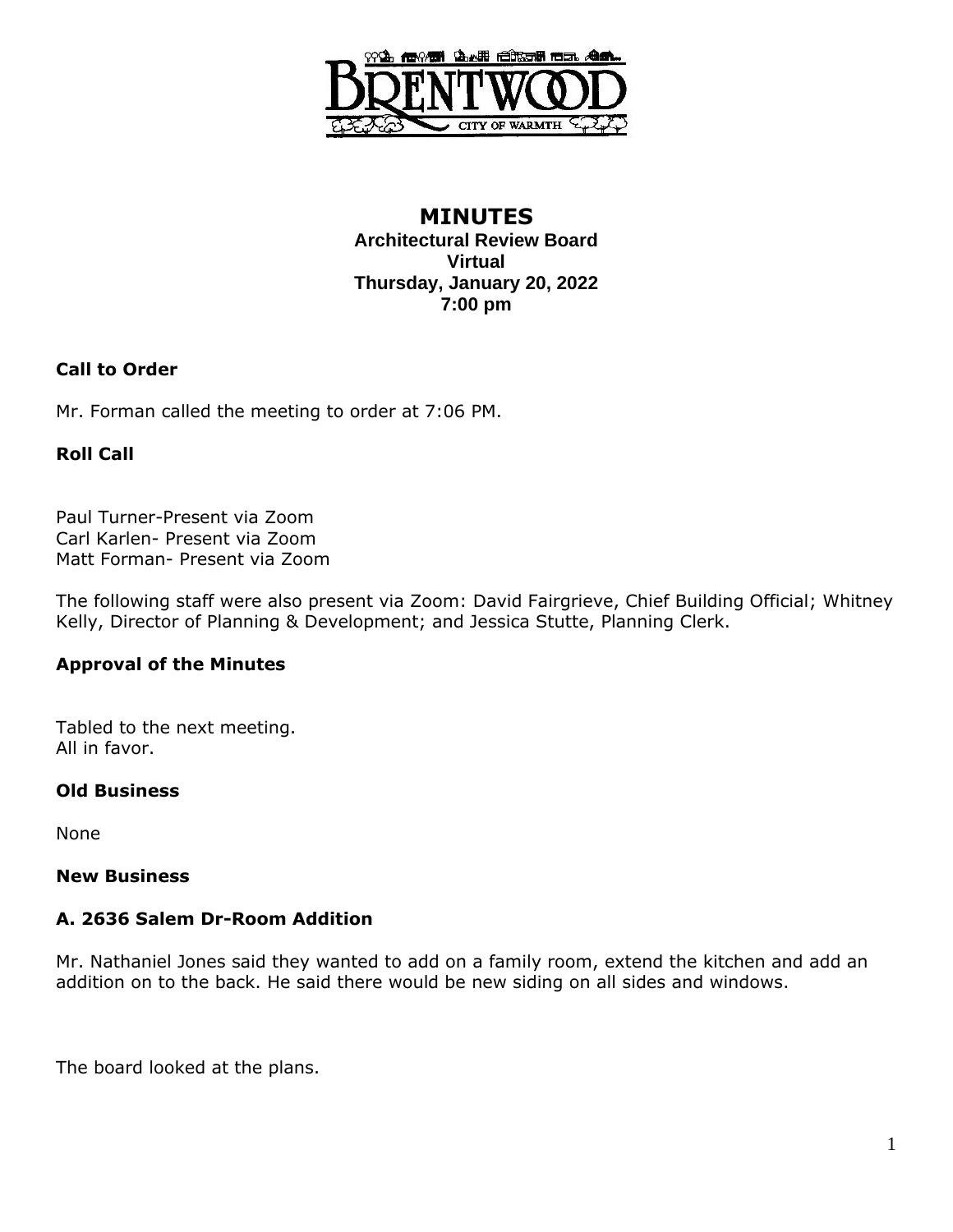Mr. Jones said the owner was undecided as to the type of siding but like the batten look. He said the windows would be black and have white trim. The gutters and downspouts would also be back.

He said the roof needed a slope to deal with the water.

Mr. Turner suggested the trim could go all the way up.

Mr. Forman pointed out the additions would help the house feel more finished and tailored.

Mr. Jones said the homeowner was considering cedar posts in the front.

There was discussion about the siding and it was determined it should be between 8"-10" wide slats.

Mr. Karlen he thought shutters would help the windows and break up the verticality. He said the window trim should be no less than 4".

Mr. Karlen made a motion to approve as noted. Mr. Turner seconded. All in favor.

## **B. 8833 Moritz Ave-New Single-Family Residence**

Mr. Glen Henke said the home faces south and is 2900 square feet with a 2 car garage. He said the house would be light gray with black windows.

Mr. Forman said he liked the suggestion of an eyebrow over the garage.

- Mr. Karlen suggested breaking up the gable on the side.
- Mr. Henke said breaking up the gable would be possible if it was vinyl.
- Mr. Forman said the material did not matter to him.
- Mr. Karlen suggested the trim wrap around to the back.
- Mr. Forman add the proposed colors to the plans.
- Mr. Forman made a motion to approve as noted. Mr. Turner seconded. All in favor.

## **C. 26 York Hills Dr- Screened Sunroom Porch Addition**

Mr. Axton said they wanted to add a screened in porch.

Mr. Forman asked for confirmation that they were coming off the existing structure and would have matching shingles.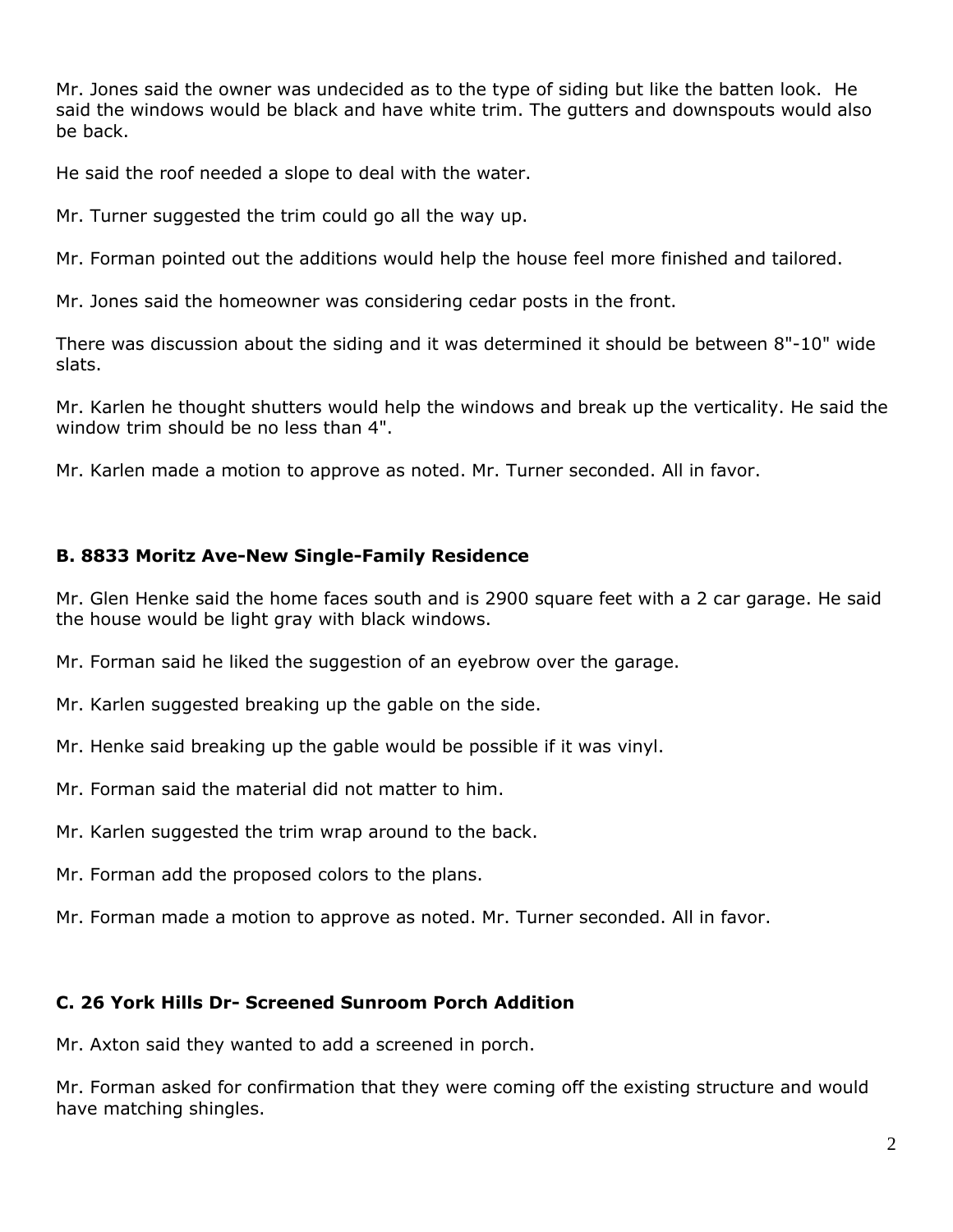Mr. Axton confirmed.

Ms. Gunther said there was a pre-existing patio that would extend a bit.

Mr. Turner made a motion to approve. Mr. Karlen seconded. All in favor.

## **D. 9000 Moritz Ave-New Single Family Residence**

Mr. Mark Manlin said the proposed home would be 4 bedroom, 2 1/2 baths. He said the style was craftsman with horizontal vinyl and stone. He said the house would compliment the home at 9004.

It was suggested to move the house back to align with the neighbor to the west.

Mr. Karlen said all the houses needed the trim to break up the expanse.

Mr. Manlin said the intent was for them to be same.

Mr. Karlen said the band board had been added to the drawing.

Mr. Forman made a motion to approve as noted. Mr. Karlen seconded. All in favor.

## **E. 70 York Dr-New Covered Porch, Master Suite Addition**

Ms. Lauren Strutman briefly described the project.

Mr. Forman made a motion to approve as submitted. Mr. Forman seconded. All in favor.

## **F. 98 Yorkshire Lane-Screened in Porch with Roof**

Mr. Robert Fuhr said they were covering the porch and all the finishes would match the existing.

Mr. Forman made a motion to approve. Mr. Karlen seconded. All in favor.

## **G. 2722 Bremerton Rd-New Sunroom Enclosure**

No one spoke to the project.

Mr. Turner made a motion to approve as noted. All in favor.